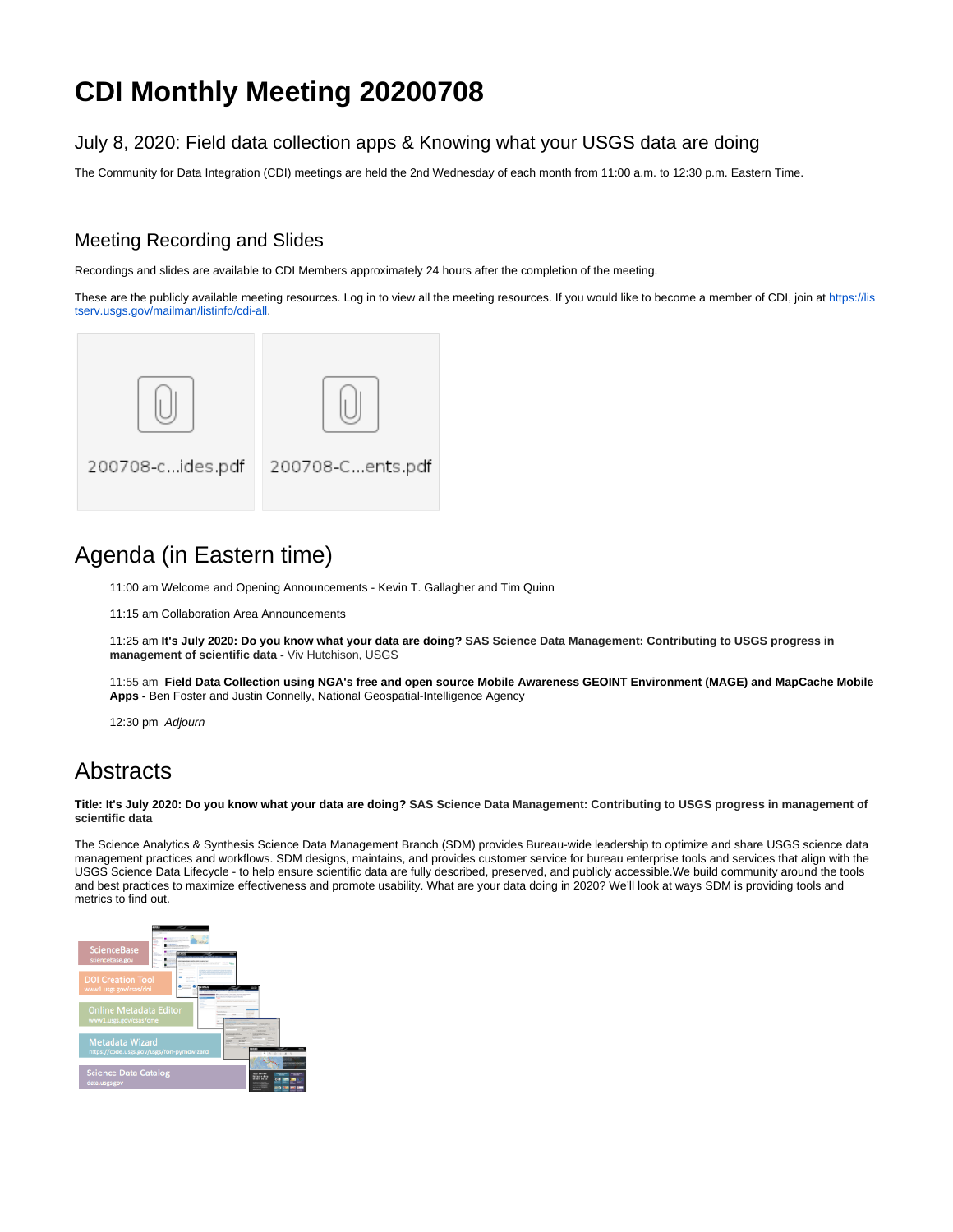Viv Hutchison is the Science Data Management Branch Chief for the Science Analytics and Synthesis organization in the Core Science Systems Mission Area. Her team promotes science data management best practices, leads the Community for Data Integration, and builds enterprise tools and services, such as ScienceBase, Digital Object Identifier Tool, Science Data Catalog, and the USGS Data Management Website, designed to increase scientists' efficiency in making data publicly accessible. Viv serves on various committees such as the Federal Data Strategy Working Group, the DataCite Board, the USGS Fundamental Science Practices Advisory Council (FSPAC), the FSPAC Data Guidance SubCommittee, and the CDI Data Management Working Group. She holds a Masters of Library and Information Science from the University of Maryland-College Park.

#### **Title: Field Data Collection using NGA's free and open source Mobile Awareness GEOINT Environment (MAGE) and MapCache Mobile Apps**

NGA's (National Geospatial-Intelligence Agency's) Mobile Awareness GEOINT Environment (MAGE) is a free and open source mobile and web browser app developed and maintained by NGA to enable field data collection teams to easily capture and share geotagged field observation notes, photos, videos, and audio recordings. MAGE also provides field teams with an option to enable real-time tracking of teammates to enhance security and safety during humanitarian assistance and disaster response events. NGA's MapCache mobile app further enhances MAGE by giving mobile users with the ability to download datasets from any OGC web map or tile service (including the USGS National Map) into a standalone OGC geopackage dataset for use as a custom basemap within MAGE for mission specific geospatial context such as topographic maps and nautical charts that can can also be used for navigation and reference using a GPS enabled mobile device without any network connection.



Discovery Channel Youtube Feature showing FEMA using MAGE in Puerto Rico: <https://youtu.be/-mxO4kDlfpI>

MAGE R&D Program with NGA, DHS, and the Joint Interagency Task Force South in Key West: [https://www.dhs.gov/science-and-technology/news/2018](https://www.dhs.gov/science-and-technology/news/2018/07/31/snapshot-intergovernmental-cooperation-enhances-comms) [/07/31/snapshot-intergovernmental-cooperation-enhances-comms](https://www.dhs.gov/science-and-technology/news/2018/07/31/snapshot-intergovernmental-cooperation-enhances-comms)

USGIF GEOINT Symposium 2019 Presentation on MAGE featuring U.S. Army Civil Affairs and USDA:<https://vimeo.com/340078200>

NGA's Protected Internet Exchange (PiX): [https://www.pixtoday.net](https://www.pixtoday.net/) (use government email address for account registration) Once you have an account on PiX, send an email to [help@pixtoday.net](mailto:help@pixtoday.net) and request to be added to the "MAGE USGS CDI" event.

Ben Foster is NGA's GEOINT Services Capabilities Division (TDG) Technical Executive at NGA's Campus West in St. Louis, MO and is responsible for leading NGA's mobile capability product line and architecting technical GEOINT solutions and services. Prior to his current role, he has served as Product Manager for NGA's GEOINT App Store where he was responsible for leading development and operations for NGA's app distribution platform. Ben has also served in multiple NGA assignments as an imagery and geospatial analyst with experience applying a variety of advanced national and commercial GEOINT sensors. Prior to NGA, Ben served in the United States Army as an All-Source Intelligence Analyst. Ben holds a Bachelor of Arts in International Relations and an Associate of Science in Intelligence Operations from the American Military University. He has also received an Executive Certification in Product Management from UC Berkeley. [benjamin.d.foster1@nga.mil](mailto:benjamin.d.foster1@nga.mil)

Justin Connelly is a Science and Technology Programmatics Officer from NGA's Research Directorate currently stationed at Naval Air Station Key West and is responsible for managing joint research and development for NGA's MAGE program. Justin also serves as a GEOINT R&D advisor to the Joint Interagency Task Force South (JIATF-South), a joint IC, DoD, and DHS organization responsible for the detection a monitoring of illicit trafficking activity throughout Central and South America. Prior to his current role, Justin was the Program Manager of NGA's crowdsourced mapping program, NSG Open Mapping Enclave (NOME), and has also served in multiple NGA project management and geospatial analysis positions supporting the National Security Agency and DoD Joint Staff. Prior to NGA, Justin served in the United States Army as an All-Source Intelligence Analyst. Justin holds a Bachelor of Science in Anthropology/Geography from Oregon State University. justin.j.connelly@nga.mil.

## **Highlights**

- 1. API info page:<https://my.usgs.gov/confluence/x/RhLlJw>
- 2. USGS Model Catalog Documentation: [Model Catalog Documentation](https://my.usgs.gov/confluence/display/cdi/Model+Catalog+Documentation)
- 3. Sign up for updates on the USGS Model Catalog: <https://listserv.usgs.gov/mailman/listinfo/cdi-models>

### Notes

**Opening Announcements**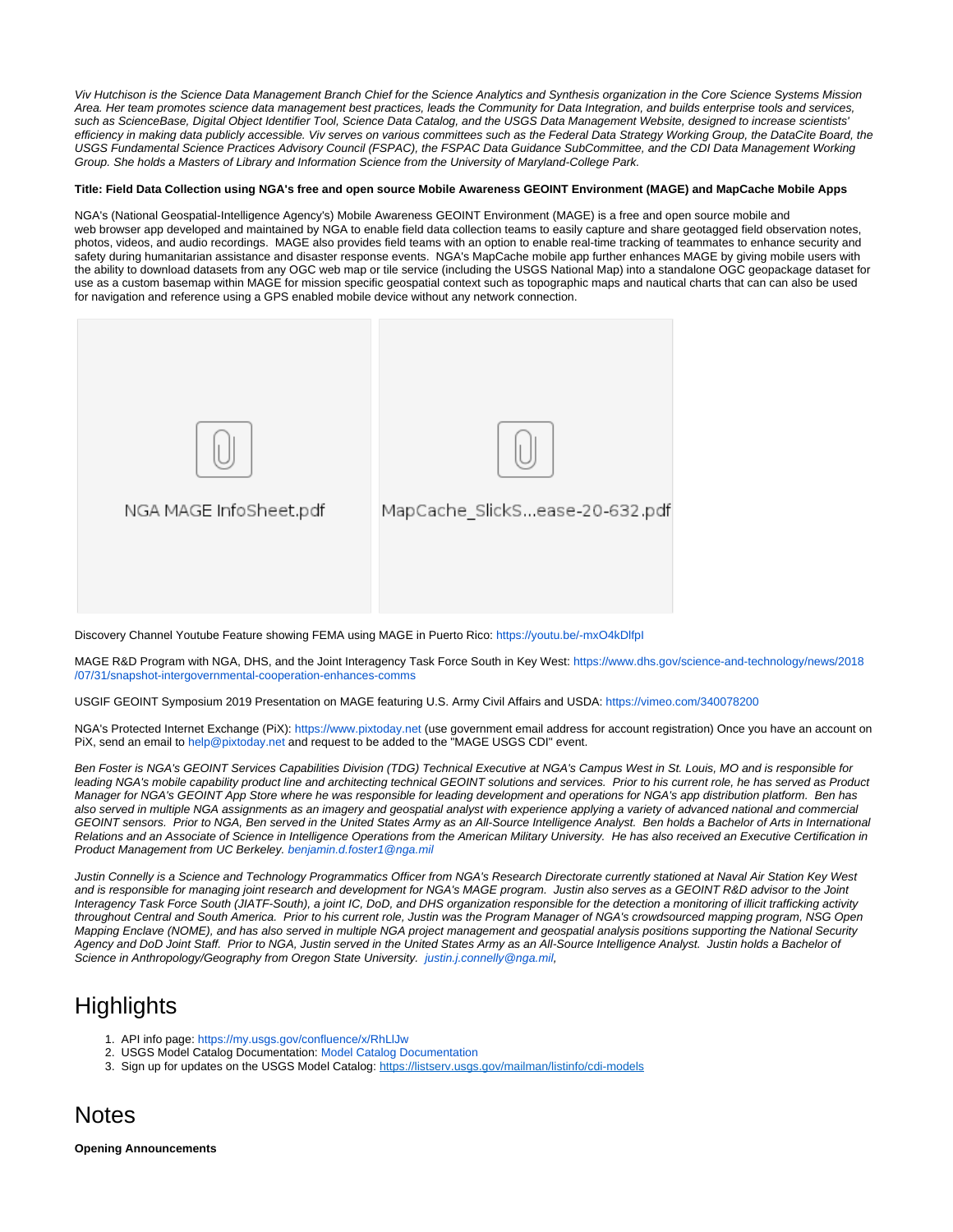- 1. Leslie presented a word cloud of staff profile expertise keywords of CDI coordinators and volunteers, finding 31 profiles and 115 keywords. We're starting a CDI Staff Profile Study to help fill out these profiles.
- 2. Last meeting, we put out a call for more information on APIs. These are the results: https://my.usgs.gov/confluence/x/RhLIJw
- 3. Kevin Gallagher spoke about the upcoming CDI request for proposals, coming up in the fall. See more on funded projects in the latest report: [https](https://doi.org/10.3133/ofr20201062) [://doi.org/10.3133/ofr20201062](https://doi.org/10.3133/ofr20201062)
	- **a.** A new effort currently in development is the USGS Model Catalog. More information [here](https://my.usgs.gov/confluence/display/cdi/Model+Catalog+Documentation)
- 4. Tim Quinn spoke about EarthMap and Integrated modeling. Join the Integrated Modeling Webinars MS Team here: [https://teams.microsoft.com/l](https://teams.microsoft.com/l/team/19%3a13edd23778df446793821d800ef0e68f%40thread.skype/conversations?groupId=c90313c2-2447-456a-b1c7-ce8c8a8f2f61&tenantId=0693b5ba-4b18-4d7b-9341-f32f400a5494) [/team/19%3a13edd23778df446793821d800ef0e68f%40thread.skype/conversations?groupId=c90313c2-2447-456a-b1c7](https://teams.microsoft.com/l/team/19%3a13edd23778df446793821d800ef0e68f%40thread.skype/conversations?groupId=c90313c2-2447-456a-b1c7-ce8c8a8f2f61&tenantId=0693b5ba-4b18-4d7b-9341-f32f400a5494) [ce8c8a8f2f61&tenantId=0693b5ba-4b18-4d7b-9341-f32f400a549](https://teams.microsoft.com/l/team/19%3a13edd23778df446793821d800ef0e68f%40thread.skype/conversations?groupId=c90313c2-2447-456a-b1c7-ce8c8a8f2f61&tenantId=0693b5ba-4b18-4d7b-9341-f32f400a5494)

#### **Collaboration Area Announcements**

See slides for all collaboration area announcements.

- 1. Links
	- a. UAS presentation tomorrow, livestream:
		- i. <https://www.zoomgov.com/j/1602595978?pwd=MDZPcHhBcHZvOVpESFNVV0ZQa1djdz09>
	- **b.** Open Innovation
		- i. To receive Open Innovation Community meeting invitations, **[Subscribe to the CDI-OI Listserv](https://listserv.usgs.gov/mailman/listinfo/cdi-openinnovation)**
		- ii. **[Open Innovation for Floods](https://my.usgs.gov/confluence/display/cdi/July+1%2C+2020)** (July 1, 2020) Flood-related open innovation resources available on wikipage and video coming soon
		- iii. **[Tackling the Paperwork Reduction Act \(PRA\) in the Age of Social Media and Web-based interactive Technology](https://my.usgs.gov/confluence/display/cdi/June+18%2C+2020)** (June 18)
		- iv. **[Indigenous Observation Network \(ION\): Community-Based Water Quality Monitoring Project](https://my.usgs.gov/confluence/display/cdi/June+19%2C+2020)** (June 19)
		- v. **[FedCCS June Meeting "NOAA Citizen Science on Data Quality" and "Eterna OpenVaccine for COVID-19"](https://my.usgs.gov/confluence/display/cdi/June+25%2C+2020)** (June 25)
		- vi. To receive Federal Crowdsourcing and Citizen Science (FedCCS) Community meetings and recordings, join the listserv by
		- sending an email to: **[FCPCCS-subscribe-request@listserv.gsa.gov](mailto:FCPCCS-subscribe-request@listserv.gsa.gov)**
		- vii. **[July 2020 Open Innovation Newsletter](https://my.usgs.gov/confluence/display/cdi/July+2020+OI+Newsletter)** (Coming Soon)

**It's July 2020: Do you know what your data are doing? SAS Science Data Management: Contributing to USGS progress in management of scientific data -** Viv Hutchison, USGS

- 1. Why manage data?
	- a. increases reproducibility and integrity for Earth science data
	- b. important that data is FAIR (findable, accessible, interoperable, and reusable)
- 2. SDM leverages tools, expertise, and encourage community engagement
- 3. ScienceBase data release
	- a. ScienceBase became a trusted digital repository (TDR) in 2017
	- b. The ScienceBase Data Release (SBDR) Tool connects to other tools like DOI Tool, IPDS, and the Science Data Catalog (SDC). The SBDR Tool can be customized to reflect a science center's specific workflow.
	- c. Many journals require that data accompanying an article is made publicly available ScienceBase is an easy way to do that.
	- d. 92 centers use SB for data release.
	- e. Steady increase in usage; 1,000 releases per year
- 4. So, what are your data doing?
	- a. Linking publications and supporting data
		- i. SDM worked with PubsWarehouse to collect information on known primary publications.
		- ii. The related publication's DOI is then added to SB page and DOI Tool
		- iii. Useful for knowing how others use your data to show impact.
		- iv. Team uses xdd (preiviously GeoDeepDive) to track references to USGS DOIs
		- v. Would like to display these citations on ScienceBase landing pages in the future
	- **b.** Impact of scientific data
		- i. Data for a Geospatial Fabric data release has been cited by 17 publications
		- ii. Data reuse is happening and is having an impact on further science
		- iii. A data release on the global distribution of minerals was cited in public policy.
	- c. State of the data report
		- i. Report to determine how mature and FAIR ScienceBase data is
	- ii. Random sample of 165 data releases; goal is to document a methodology for data release and see how scalable it can be d. Connecting enterprise tools
		- i. USGS data tools python wrapper around a set of system APIs. Creates a bridge between systems (DOI Tool, Pubs Warehouse, BASIS plus, Metadata Parser, SBDR).
	- e. SBDR summary dashboard
		- i. Data release metrics by science center, program, region, mission area
	- f. Connecting tools
	- i. IPDS can auto fill info to SBDR tool (connecting tools)
	- g. USGS Model Catalog
		- i. Goals are to increase discovery and awareness of scientific models and link models to related literature, code, data and other resources.
		- ii. Catalog will dynamically compile latest information for models
		- iii. CDI is gathering input from modelers across the bureau
	- h. Summary
		- i. Your data are contributing to USGS successes with open and fair data
		- ii. Citations to your data are being tracked
		- iii. Data are connected between ScienceBase and your publication in Pubs Warehouse
		- iv. Your data are accessible to the scientific community!

**Field Data Collection using NGA's free and open source Mobile Awareness GEOINT Environment (MAGE) and MapCache Mobile Apps -** Ben Foster and Justin Connelly, National Geospatial-Intelligence Agency

1. Focusing on open source applications to reach a wide audience.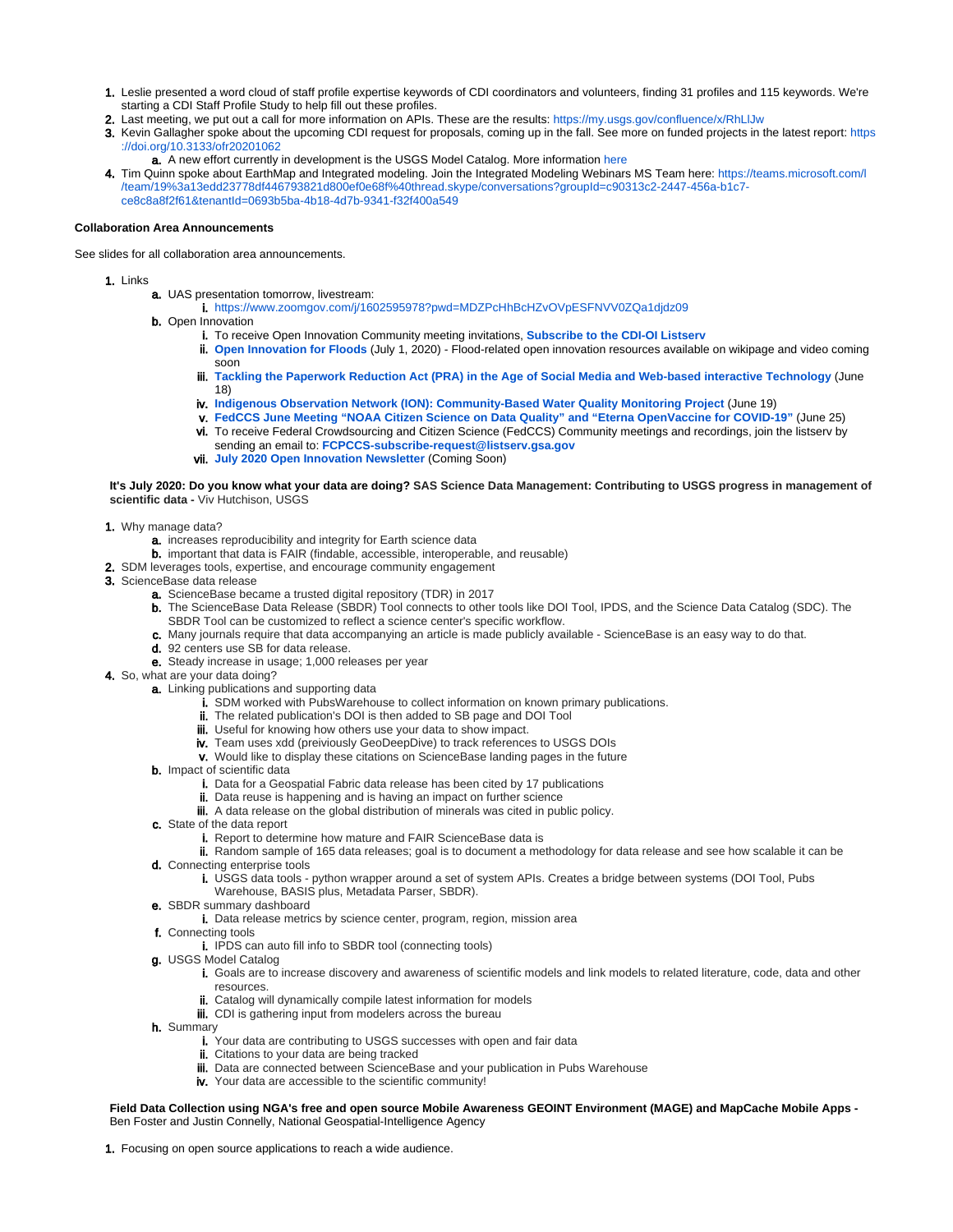- 2. GitHub repository here: <http://ngageoint.github.io/MAGE/>
- 3. See recording for live demonstration.
	- a. The mobile application allows users to upload geo-located video and photo observations.
	- b. The mobile app also allows creation of lines and polygons.
	- c. Information added will be visible to other team members on the app.
	- d. Web application has a similar interface, but with more robust features.
- 4. To join the CDI Event on MAGE for govt employees: (1) Request an account from NGA's Protected Internet Exchange (PiX): [https://www.pixtoday.](https://www.pixtoday.net/) [net](https://www.pixtoday.net/) (use government email address for account registration) Once you have an account on PiX, send an email to [help@pixtoday.net](mailto:help@pixtoday.net) and request to be added to the "MAGE USGS CDI" event.

# $\alpha$ A

- 1. Is software also considered in "data releases"? Does ScienceBase include any software and are they open source and connected to GitHub? Would this help meet the Federal Source Code Policy for ensuring 20% of our software at DOI is open source?
	- a. If authors have a little script that is only applicable to a data release, it can go in ScienceBase. If the code is something that needs to be maintained, it's generally released on code.usgs.gov.
		- b. Drew Ignizio: a static file containing code can be attached to a landing page. Anything that requires management (a true software product) will make more sense to put on code.usgs.gov
- 2. Viv, will the SB Data Release dashboard show both pending and public data releases by cost center?
	- a. Currently, we're focusing on public data releases. There was some concern about showing in-progress data releases to people outside of that releases' science center, since the dashboard will be open to all. Currently, the dashboard shows the number of in-progress data releases, but only details for public data releases.
- 3. would you please confirm if the link populating ScienceBase from IPDS already active or still in development?
	- a. Drew Ignizio and Madison Langseth: Autofill from IPDS' is in place now for the ScienceBase Data Release form. You will need to be on VPN or the USGS network to access this feature.
- 4. I'm curious to know what are the various formats of models that exist at USGS. Are they software, images, etc.? How does the format of these models enable them to be more FAIR?
	- a. Leslie: regarding your model question, currently there are all sorts of model formats, and how people think about model (equations in a pub vs. code in a repo vs. conceptual model). We've started a list of different types that we would like the community to input on: [https://m](https://my.usgs.gov/confluence/display/cdi/Model+Catalog+Definitions) [y.usgs.gov/confluence/display/cdi/Model+Catalog+Definitions](https://my.usgs.gov/confluence/display/cdi/Model+Catalog+Definitions)
- 5. Is [code.usgs.gov](http://code.usgs.gov) connected to [code.gov?](http://code.gov)
	- a. Brandon Serna: [9:57 AM] Serna, Brandon S Hey Liu, Sophia iirc our released software inventory is going to [code.gov](http://code.gov) - there's an inventory listing here ([https://code.usgs.gov](https://code.usgs.gov/software-release/inventory/raw/master/code.json) [/software-release/inventory/raw/master/code.json](https://code.usgs.gov/software-release/inventory/raw/master/code.json))

Sign in Official Source Code Archive

- 6. Justin / Ben NGA any thoughts on how MAGE would be used or integrated into AGOL? code.usgs.gov
	- a. MAGE can use any Open Geospatial Consortium (OGC) Web Map Service (WMS) or Tile Map Service (TMS) for basemaps or overlays in the MAGE web browser, android, or iOS mobile apps. For more information about publishing OGC services from ArcGIS Online, please see the following reference: <https://doc.arcgis.com/en/arcgis-online/reference/ogc.htm>
- 7. so, this is analogous to ESRI Collector?
	- a. MAGE provides users with a different experience from other field GIS data collection applications. MAGE is focused on a collaborative team-based situational awareness where users within a MAGE event are sharing their current location as a dynamic map icon. When a MAGE mobile user creates a new geographic feature using a point, line, or polygon with customized data fields and multimedia attachments, all users within that event receive a notification and will see that new feature created on the event map within the mobile app. MAGE users can also view the contact information for other mobile users in the event and can simply tap the user's email or phone number to instantly contact that user from their mobile device during an event. This MAGE user experience and real-time collaboration feature is ideal for disaster response and humanitarian assistance tasks where information is very time sensitive and needs to be accessible to everyone within an organization during an event, crisis, or field data collection task.
- 8. What's the URL to the GitHub repo?

#### a. <http://ngageoint.github.io/MAGE/>

- 9. Justin/Ben are there locations where this tool does not function well, such as under deep veg canopy, or canyons?
	- a. Benjamin Foster: It will still operate completely disconnected from any network and sync to the server as soon as a connection occurs. So no - works globally in any environment.
- 10. is it iOS only, or android too?
	- a. Android as well
	- b. MAGE is developed as a native android and native iOS app to give both versions of MAGE a familiar and intuitive user experience for users of each mobile platform.
- 11. can we add our own layers to the app before going out?
	- a. Yes, you can add OGC Web Map Services, Tile Map Services, KML overlays, or OGC Geopackage datasets. Map and Tile services require a network connection on the device using the MAGE Mobile App. Data in OGC Geopackage format can be hosted on the MAGE server for download or opened directly by the MAGE mobile app and will be stored locally on the device for access without a network connection.
- 12. Similar to what others are asking, what are the benefits of using MAGE vs Esri's Survey123 or Collector? Are there benefits of having it on our own system and not on a vendor's cloud system since they often are on [arcgis.com](http://arcgis.com) links. Does MAGE allow more customization as opposed to using something like Survey123/Collector? Why is it important to support open source?
	- a. To expand on the answer to question 2, MAGE provides a unique experience that combines elements from multiple field GIS data collection apps into a single app. Users have the ability to collect geospatial feature data in point, line, and polygon with attributes using